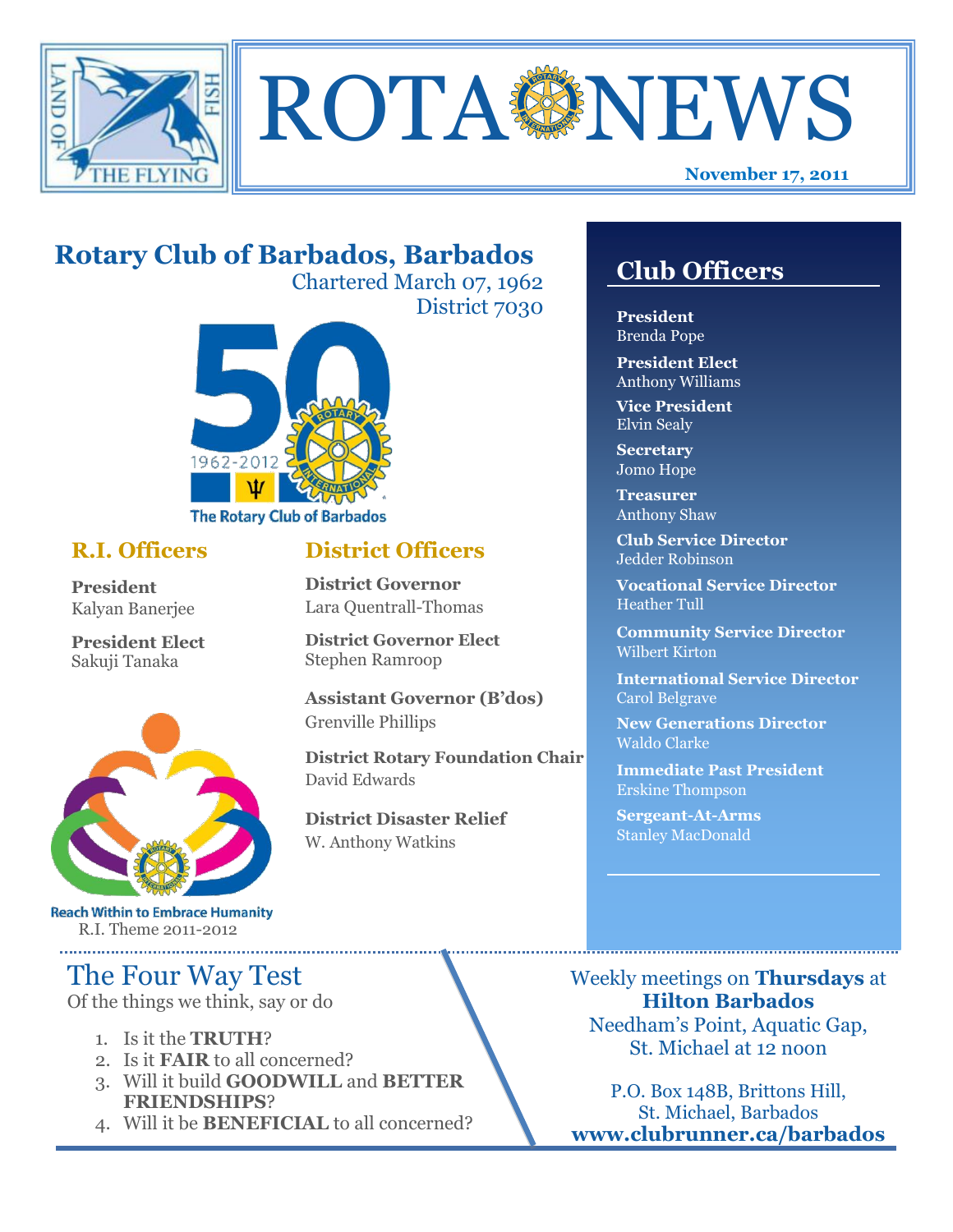

# **50th Anniversary Status Update**

#### Fellow Rotarians,

Please see below update on 50th Anniversary activities as at November  $10^{th}$ ,  $2011$ :

## **Activity Status**

**50th Anniversary Logo**  Created and in use

#### **Rotary Website**

Under the Chairmanship of Rotarian Steve Cozier, the Website Committee has established a Website as a part of the new ClubRunner website to highlight several events planned for the 50th Anniversary celebrations.

#### **Tree Planting**

50 trees of varying varieties will be planted on ½ acre of land designated for the National Botanical Gardens at Waterford, St. Michael.

#### **Repair/Clean-up of 6 Homes of Indigent Persons**



Approximately 10 homes visited and researched to determine status of owners, families, true level of need and budget requirements.

**Special Concert by National Youth Orchestra** Concert took place October 18, 2011 at the Frank Collymore Hall



**Magazine/Cook Book** Both the Magazine and Cook Book are in an advanced stage of completion.



**Special "Carols by Candlelight" December 2011** Confirmed for December 11, 2011 and PP Norman Barrow to arrange special package

**Pictorial Exhibition at Grand Salle, Central Bank of Barbados & Multimedia Presentations** Under the guidance of Rotarian Kim Tudor a Pictorial Exhibition will take place at the Grand Salle of the Central Bank during the week of March 5, 2012, Monday to Friday.



#### **Commemorative Stamp**

Our application for the issue of a Commemorative Stamp was not approved. An alternative was suggested by the Post Master General.

#### **Awards Presentations**

A number of prospective individuals and entities have been identified for recognition at our Anniversary Award Ceremonies.



At our Meeting held on Thursday 10th, 2011.

### Sgt-at-Arms: **PDG David**

- Fines \$224.00
- Attendance 63%
- Raffles \$71.85

### **POLIO UPDATE**

Rotarians generously made online contributions of more than US\$2.6 million to The Challenge during the week of the  $18<sup>th</sup> - 24<sup>th</sup>$  October, in observance of World Polio Day on the 24<sup>th</sup> October. The Rotary Foundation offered double Paul Harris Fellow recognition for online contributions of \$100 or more.

Rotarians were required to be registered on the [Member Access Portal](http://echo4.bluehornet.com/ct/13661167:16244226353:m:1:994902876:0922A872484843B5ED4951C1597C89C0:r) before making a contribution. Changes to the Foundation's online contribution system enabled donors for the first time to contribute in 12 different currencies. Contributions were received from Rotarians in 105 countries; the top five giving countries were the United States, Brazil, Canada, Mexico, and the Philippines.

Rotarians who registered on the Member Access between the 14<sup>th</sup> September and 14<sup>th</sup> October were eligible to win 1,000 extra Foundation recognition points through a special drawing. The winner was a Rotarian in Nepal who has chosen to remain anonymous.



### **Condolences**

Heartfelt condolences to the family and friends of PP Carl Bourne of the Rotary Club of Barbados West on his passing.

The funeral is scheduled for Monday, November 21st, 2011 at 10.00am at the St. James Parish Church.

---------------------



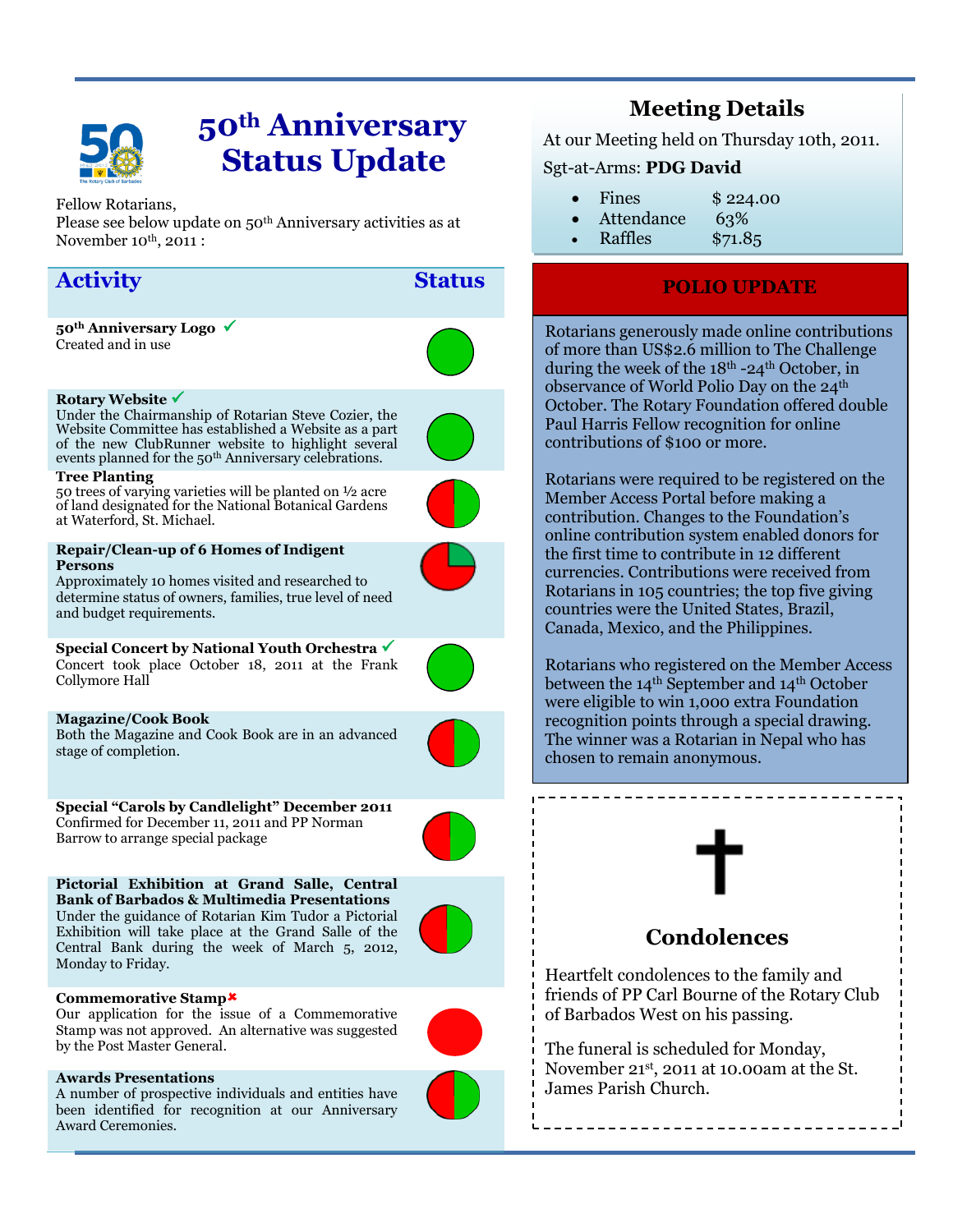



*PP Andrew Bynoe and his wife Joyce with Prime Minister Freundel Stuart (left) as he cuts the ribbon to signal the formal opening of the new Carlton A1 Supermarket* (Image taken from November 15th Edition of the Barbados Advocate)

On Sunday evening November 13th 2011, under the patronage of Prime Minister Freundel Stuart, PP Andrew Bynoe, Managing Director of Carlton Supermarkets along with family, friends and specially invited guests were on hand to witness the formal opening ceremony of the new Carlton Supermarket which stands on 54 000 square feet of land, and boasts a 25,000 square feet state of the art supermarket. PP Andrew took over the business in 1989 and was described by the Prime Minister as an excellent example of a successful Barbadian entrepreneur.

Congratulations to PP Andrew!!!!



*From left: Prime Minister Freundel Stuart, Minister of Finance Chris Sinckler, Speaker and MP for St. Michael West Michael Carrington and (front right) PP Andrew Bynoe (Image taken from November 14th edition of the Nation Newspaper)*